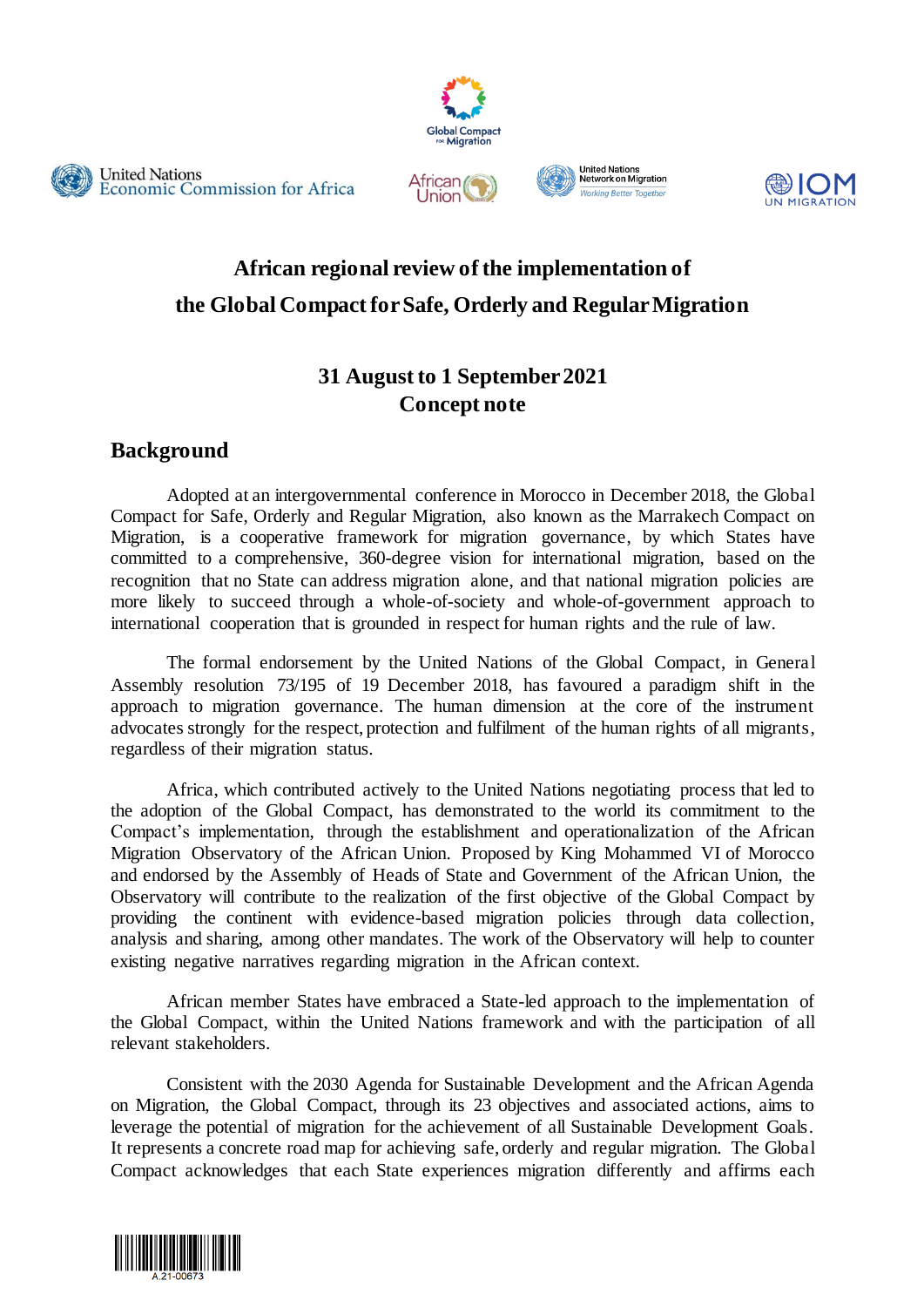State's sovereign prerogative to set its own migration policies, while respecting its obligations under international law.

African member States are committed to the implementation of the Global Compact at the national, regional and global levels, in cooperation and partnership with all relevant stakeholders, including migrants, civil society, migrant and diaspora organizations, faith-based organizations, local authorities and communities, the private sector, trade unions, parliamentarians, national human rights institutions, the International Red Cross and Red Crescent Movement, academia, the media and other relevant stakeholders (see para. 44 of the Global Compact).

The Economic Commission for Africa (ECA), the International Organization for Migration (IOM) and the African Union Commission (AUC) are working together to support the implementation of, follow-up to, and review of the Global Compact in Africa. For a coordinated approach and to effectively support African member States and regional economic communities (RECs), the review of the Global Compact in Africa is being undertaken at the national, subregional and regional (i.e., continental) levels. ECA is guiding the process at the regional/continental level; AUC is guiding the review at the subregional/REC level; and IOM, which is also the coordinator of the United Nations Network on Migration, is supporting member States in preparing country reports at the national level.

*A summary report on the implementation of the Global Compact in Africa will be presented at a regional review conference that will be hosted by the Government of Morocco on 31 August to 1 September 2021.*

### **Objectives of the African regional review conference**

The objectives of the regional review conference are to:

- 1. Enable governments and stakeholders to take stock of progress in implementing the Global Compact;
- 2. Provide an opportunity to discuss challenges and opportunities, identify gaps, discuss regional priorities and determine resource requirements for implementing the Compact;
- 3. Provide a platform for interaction among all relevant stakeholders, the exchange of lessons learned and good practices, and the promotion of peer learning within the region, to contribute to the review of the Compact;
- 4. Formulate key findings and recommendations that will constitute Africa's contribution to the International Migration Review Forum.

#### **Date and venue of the regional review conference**

The regional review conference will be hosted by the Government of Morocco and will be held in a hybrid format on 31 August to 1 September 2021.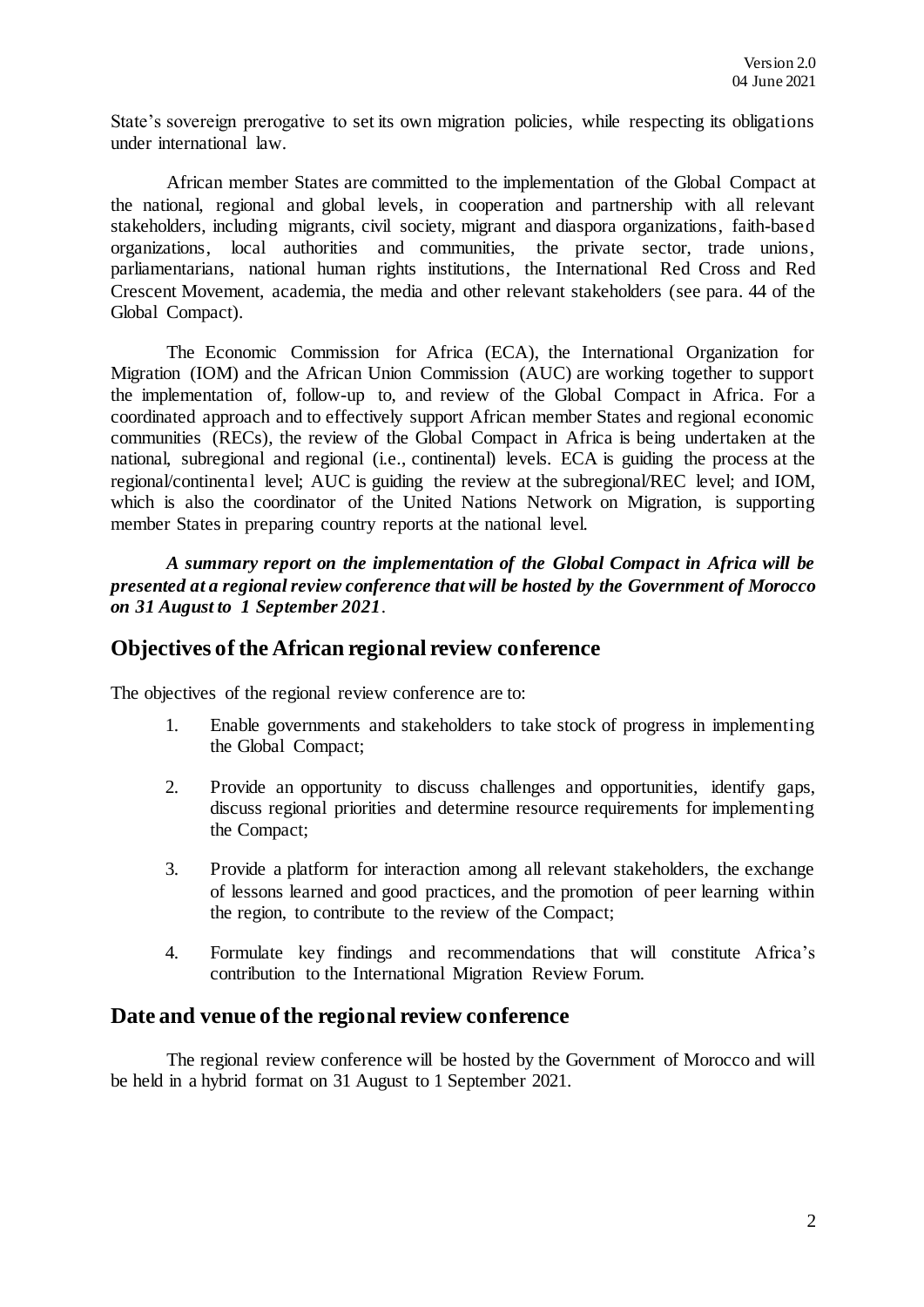## **Structure of the consultations**

In engaging the stakeholders, the United Nations Network on Migration will aim to ensure balance in relation to thematic and geographic representation, scope of mandate, and gender.

The consultations, which will be held online, will use the same template for the concept note and programme to ensure consistency.

All sessions of the consultations will be conducted in plenary so as to promote lively and interactive discussion.

### **Expected output**

A summary report with salient recommendations will be produced following each consultation that will capture the key issues raised and the proposed solutions. The summary will feed into the preparation of a continental report that will constitute Africa's input to the International Migration Review Forum.

#### **Organization**

To facilitate the contribution of the African regional review conference to the International Migration Review Forum, the structure of the conference will mirror that of the Review Forum. In particular:

- 1. The review meeting will cover all 23 objectives in the Global Compact, to be addressed during four thematic round table discussions, while considering regional specificities and priorities, including the impact of the COVID-19 pandemic;
- 2. Due regard will be paid to geographic, demographic and gender balance, reflecting a whole-of-government and whole-of-society approach, in the selection of keynote speakers, panellists and moderators;
- 3. The modalities will allow for the meaningful participation of civil society and relevant stakeholders, and of appropriate subregional, regional and cross-regional processes, platforms and organizations;
- 4. Discussions at the meeting will be interactive, evidence-based and actionoriented, and will include a policy debate focusing on regional challenges in the implementation of the Global Compact, and address international human rights norms, the 2030 Agenda and other regional frameworks, capacity-building mechanisms, and contemporary and emerging issues related to the migration dynamics of the region.

#### **Documentation and the language of the conference**

The documentation of the regional review conference will comprise publications , reports and materials related to the four thematic areas. They will be made available on the web site to be created for the regional review.